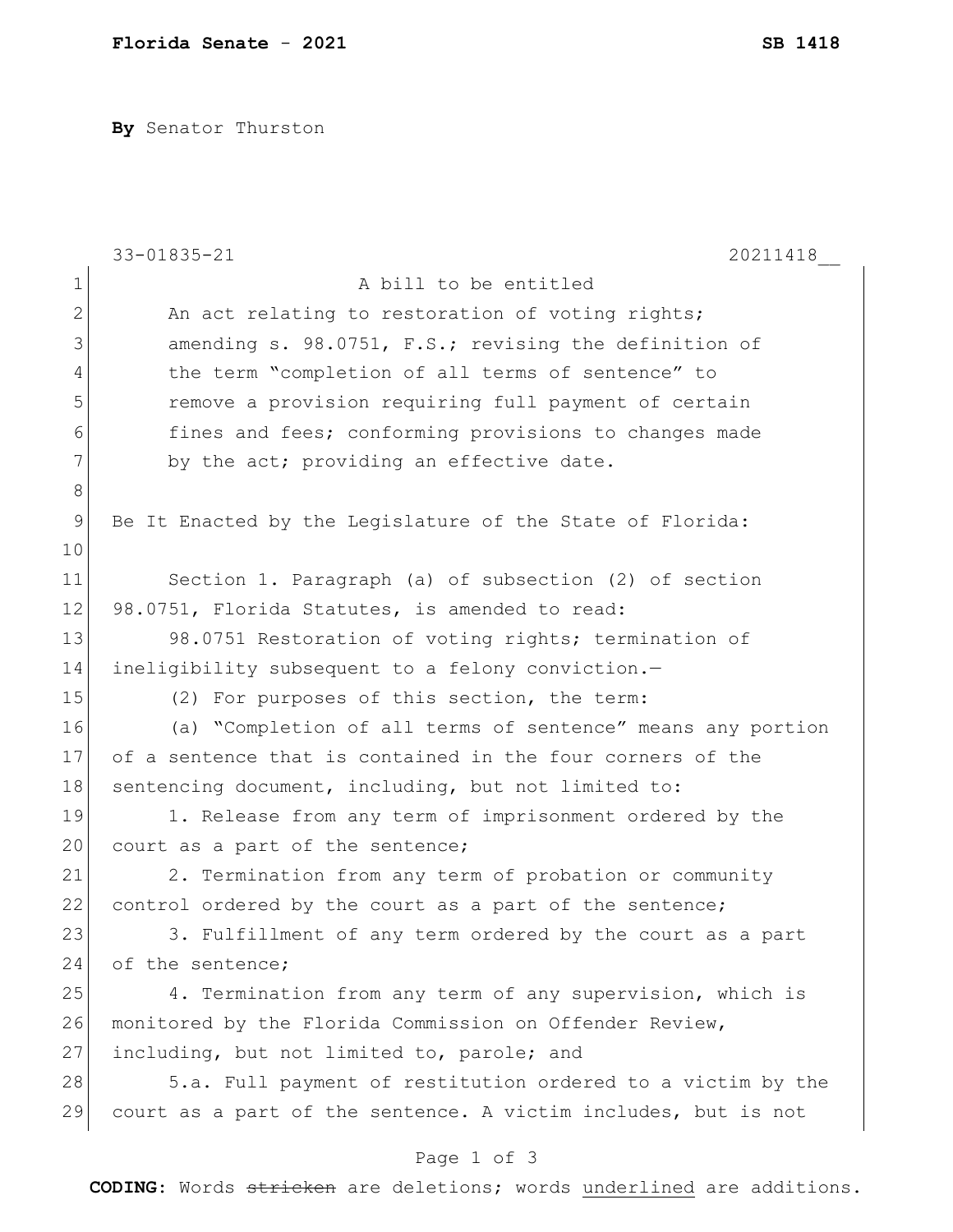|                                                                       | 33-01835-21<br>20211418                                          |  |  |
|-----------------------------------------------------------------------|------------------------------------------------------------------|--|--|
| 30                                                                    | limited to, a person or persons, the estate or estates thereof,  |  |  |
| 31                                                                    | an entity, the state, or the Federal Government.                 |  |  |
| 32                                                                    | b. Full payment of fines or fees ordered by the court as a       |  |  |
| 33                                                                    | part of the sentence or that are ordered by the court as a       |  |  |
| 34                                                                    | condition of any form of supervision, including, but not limited |  |  |
| 35                                                                    | to, probation, community control, or parole.                     |  |  |
| 36                                                                    | b.e. The financial obligations required under sub-               |  |  |
| 37                                                                    | subparagraph a. or sub-subparagraph b. include only the amount   |  |  |
| 38                                                                    | specifically ordered by the court as part of the sentence and do |  |  |
| 39                                                                    | not include any fines, fees, or costs that accrue after the date |  |  |
| 40                                                                    | the obligation is ordered as a part of the sentence.             |  |  |
| 41                                                                    | c.d. For the limited purpose of addressing a plea for            |  |  |
| 42                                                                    | relief pursuant to sub-subparagraph d. sub-subparagraph e. and   |  |  |
| 43                                                                    | notwithstanding any other statute, rule, or provision of law, a  |  |  |
| 44                                                                    | court may not be prohibited from modifying the financial         |  |  |
| 45                                                                    | obligations of an original sentence required under sub-          |  |  |
| 46                                                                    | subparagraph a. or sub-subparagraph b. Such modification shall   |  |  |
| 47                                                                    | not infringe on a defendant's or a victim's rights provided in   |  |  |
| 48                                                                    | the United States Constitution or the State Constitution.        |  |  |
| 49                                                                    | d.e. Financial obligations required under sub-subparagraph       |  |  |
| 50                                                                    | a. or sub-subparagraph b. are considered completed in the        |  |  |
| 51                                                                    | following manner or in any combination thereof:                  |  |  |
| 52                                                                    | (I) Actual payment of the obligation in full.                    |  |  |
| 53                                                                    | (II) Upon the payee's approval, either through appearance        |  |  |
| 54                                                                    | in open court or through the production of a notarized consent   |  |  |
| 55                                                                    | by the payee, the termination by the court of any financial      |  |  |
| 56                                                                    | obligation to a payee, including, but not limited to, a victim,  |  |  |
| 57                                                                    | or the court.                                                    |  |  |
| 58                                                                    | (III) Completion of all community service hours, if the          |  |  |
| Page 2 of 3                                                           |                                                                  |  |  |
| CODING: Words stricken are deletions; words underlined are additions. |                                                                  |  |  |